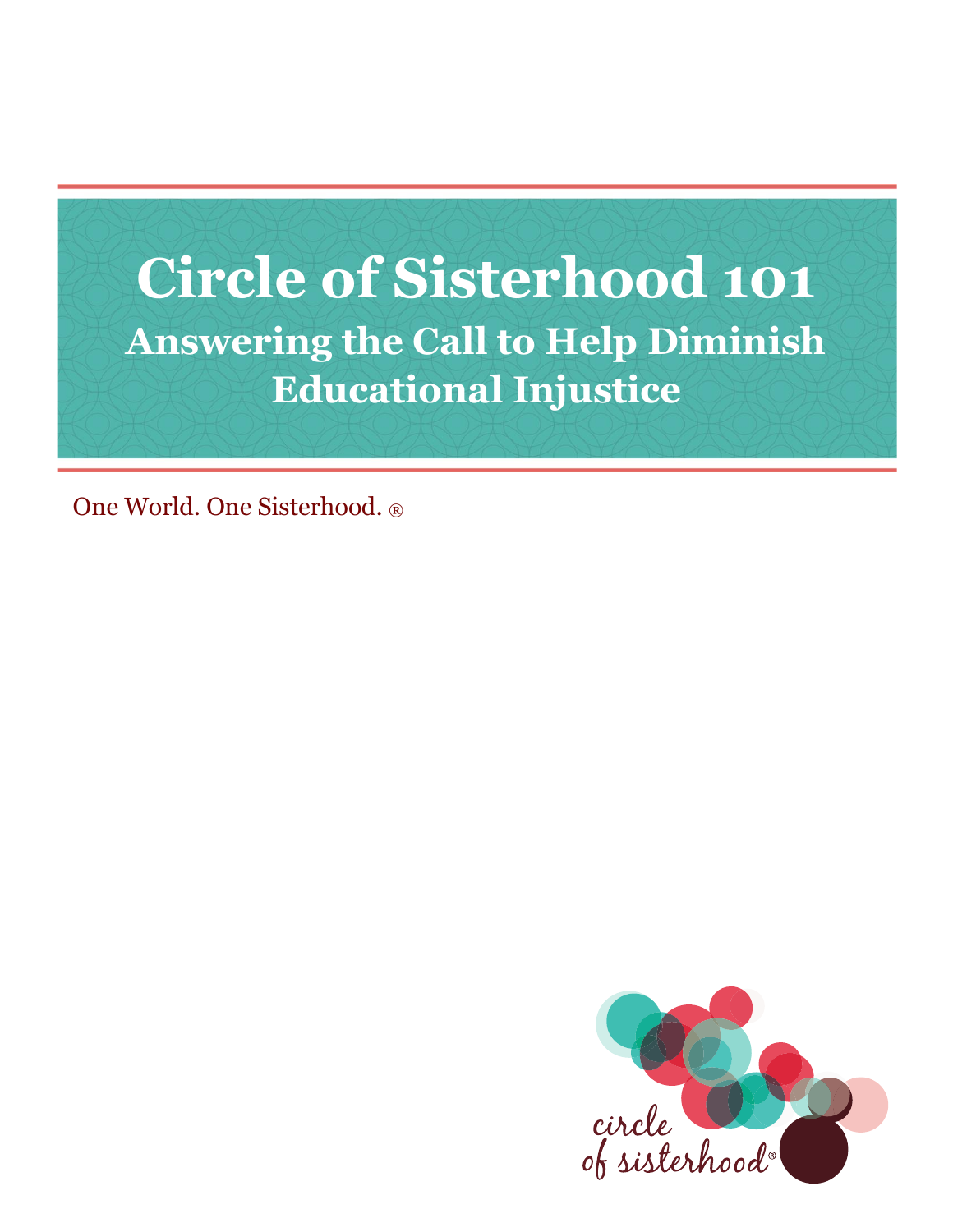There is a global crisis in girl's education. Over 100 million girls are not in school. The sorority community is one of the largest, identifiable bodies of college educated women in the world while not even 7% of the world has college degrees! As a community of women, we can and should use this privilege to help our circle of influence understand the critical need to remove barriers to education around the world. We have a responsibility to help girls and women achieve the one thing we all have - education.

Women across the globe still lack basic legal rights and protections. Mounting research by the United Nations Development Programme indicates that "women's empowerment helps raise economic productivity and reduce infant mortality. It contributes to improved health and nutrition. It increases the chances of education for the next generation." When 2/3 of all illiterate adults in the world are women, we have much work to do.

## **Why get involved?**

**Strategically**, the Circle of Sisterhood would be a great organization for sororities – collectively - on your campus to support because:

- you already do amazing domestic philanthropic work and through this effort will become global citizens providing humanitarian impact beyond your campus, hometown community, and the United States.
- by focusing on global issues related to girls and women, you will help make your community even more relevant to faculty, administrators, and other campus officials…
- by creating awareness about the brutality inflicted upon girls and women around the world, mean girl behavior and hazing in your own community may go away…
- you will become global citizens more aware of the issues…
- you will become better leaders…

Leaders invested in higher education are calling for students to graduate from college understanding humanitarianism and civic engagement. It is expected that students "will have an appreciation of cultural and human differences; understand their responsibility to social justice; a global perspective; and a sense of civic responsibility."



**Start a book club or watch a documentary to really understand the issues: Start with the book/documentary "Half the Sky" or the documentary "Girl Rising"**

**Visit our website for lots of resources and ideas [at www.circleofsisterhood.org/](https://circleofsisterhood.org/resources/)resources/** 

**Email us with questions at [campussupport@circleofsisterhood.org](mailto:campussupport@circleofsisterhood.org)**

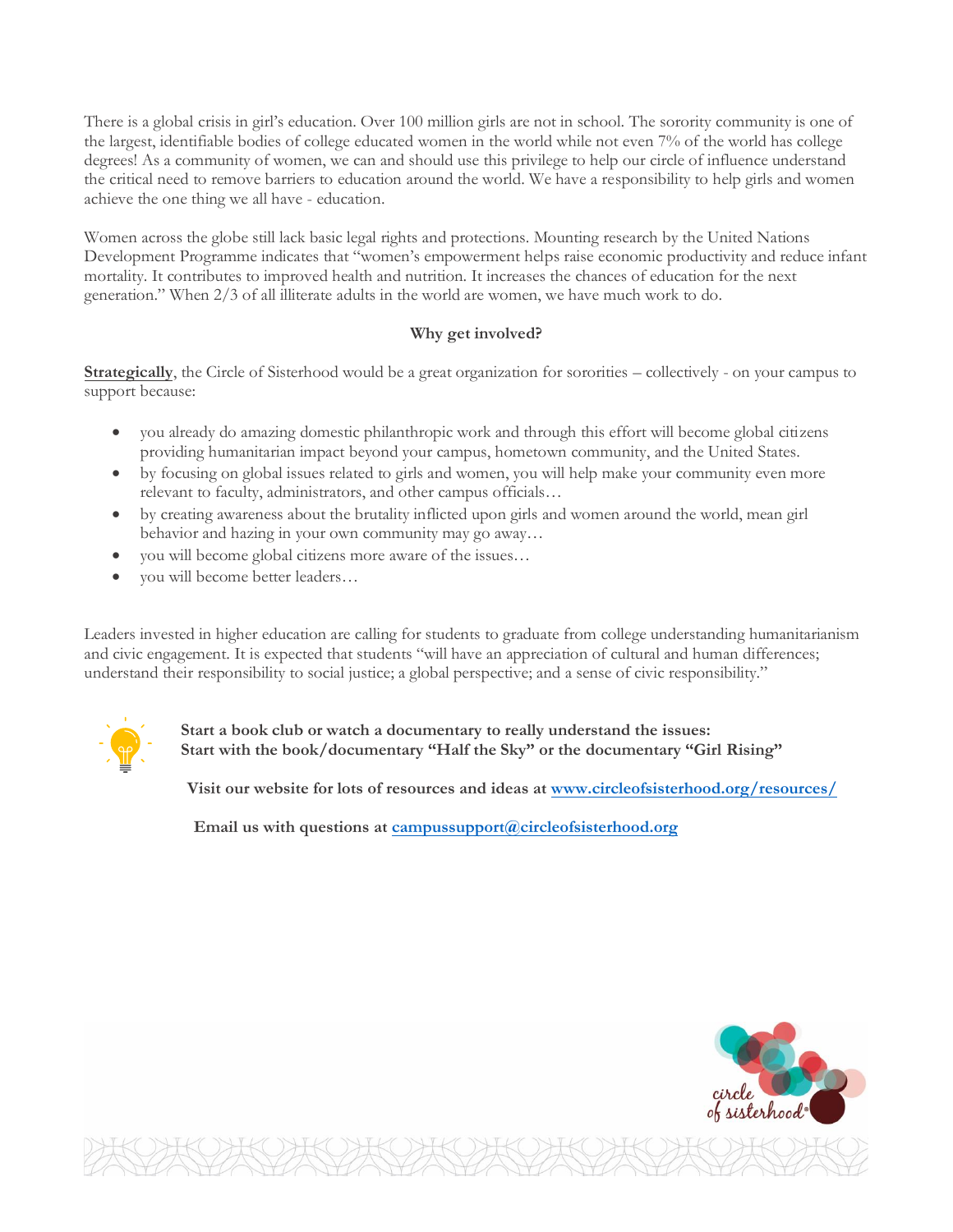**Build awareness by educating others about the oppression of women worldwide:**

| Human trafficking | According to UNICEF, an estimated one million children, mostly girls, enter the sex trade<br>each year and the U.N. estimates that 4 million women and girls are trafficked annually.                                                                                                                                                   |
|-------------------|-----------------------------------------------------------------------------------------------------------------------------------------------------------------------------------------------------------------------------------------------------------------------------------------------------------------------------------------|
| Discrimination    | Two-thirds of the world's 880 million illiterate adults are women. [1] Less than half a cent of<br>every development dollar goes to programs specifically for girls, particularly those ages 10-<br>14. [4]                                                                                                                             |
| Poverty           | "Women perform 66 percent of the world's work, produce 50 percent of the food, but earn<br>only 10 percent of the income and own only one percent of the property." [5]                                                                                                                                                                 |
| <b>Brutality</b>  | Violence kills and disables as many women between the ages of 15 and 44 as cancer. [3] And<br>50 % of sexual assaults in the world victimize girls under the age of 15. [6]                                                                                                                                                             |
| Gendercide        | According to UN statistics, millions of girls are missing around the world. "More girls have<br>been killed in the last 50 years, precisely because they were girls, than men were killed in all<br>the wars of the twentieth century. It is estimated that 60-101 million females are missing<br>from the globe today." - Half the Sky |

Sources:

[1] Education of girls. (2013, March 30). Retrieved from http://www.educationforgirls.org/

[2] Phil Borges. 2007. Women Empowered: Inspiring Change in the Emerging World. New York.

[3] N Millennium Project. 2005. Taking Action: Achieving Gender Equality and Empowering Women. Task Force on Education and Gender Equality. London and Sterling, VA: Earthscan.

- [4] The world's adolescent girls. (2013, March 30). Retrieved
- [5] NDP (United Nations Development Program)

[6] UNFPA, 2005.

#### **As college educated women, we have a responsibility to stand together to educate girls and women around the world because…**

- Educated women overcome poverty
- Educated women positively impact the economy
- Educated women earn 25% more income
- Educated women reinvest 90% of their income back into their families
- Educated women have smaller, healthier families
- Educated women have children who are 40% more likely to live past the age of 5
- Educated women are three times less likely to contract HIV
- Educated women diminish misogyny and oppression
- Educated women live in less volatile, extremist cultures

## **Join our international effort to raise funds to uplift girls and women from poverty and oppression through education.**

If you choose to support the Circle of Sisterhood, LET US KNOW what you choose to do so we can capture your great ideas, brag about them, and share them with other campuses. As well, we will assign you a Campus Relationship Manager to help you get engaged!